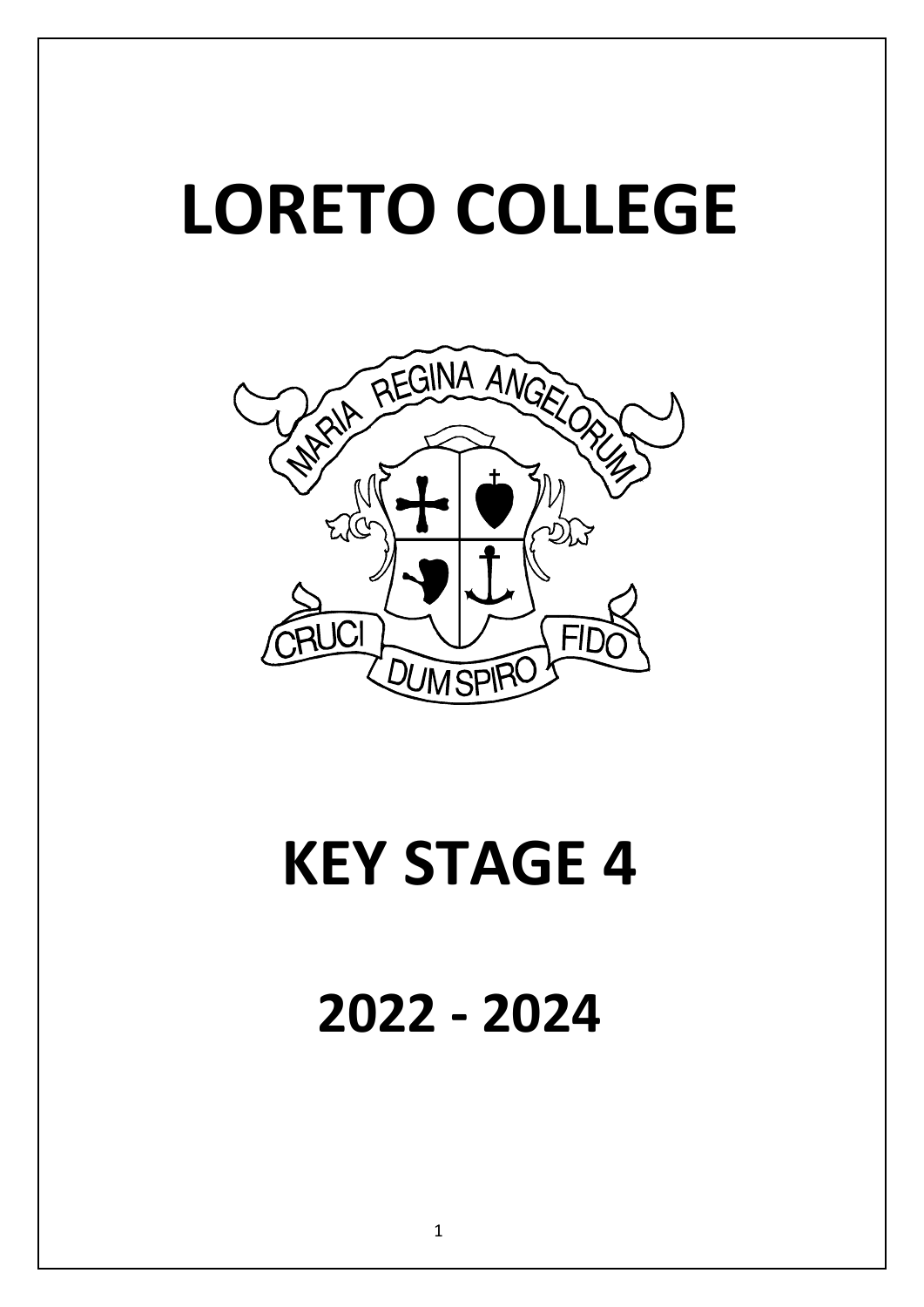## **Contents**

| <b>Introduction from the Headteacher</b>                                                                                                                                                                                                                                                                                                                                                                                                  | 3        |
|-------------------------------------------------------------------------------------------------------------------------------------------------------------------------------------------------------------------------------------------------------------------------------------------------------------------------------------------------------------------------------------------------------------------------------------------|----------|
| <b>Course Descriptions - Core Subjects</b>                                                                                                                                                                                                                                                                                                                                                                                                | $4 - 7$  |
| $\bullet$ RE<br>• English<br>• Mathematics<br>Science<br>$\bullet$<br>$\bullet$ French<br>PE                                                                                                                                                                                                                                                                                                                                              |          |
| <b>Enrichment Subjects</b>                                                                                                                                                                                                                                                                                                                                                                                                                | 8        |
| <b>Learning Support</b>                                                                                                                                                                                                                                                                                                                                                                                                                   | 8        |
| <b>Course Descriptions - Optional Subjects</b>                                                                                                                                                                                                                                                                                                                                                                                            | $9 - 19$ |
| <b>Business</b><br>$\bullet$<br><b>Child Development</b><br>$\bullet$<br><b>Classical Civilisation</b><br>$\bullet$<br><b>Computer Science</b><br>$\bullet$<br>Drama<br>$\bullet$<br>Fine Art / Art, Craft and Design<br>$\bullet$<br><b>Food Preparation &amp; Nutrition</b><br>$\bullet$<br>Geography<br>$\bullet$<br>History<br>$\bullet$<br>Latin<br>$\bullet$<br><b>Music</b><br>$\bullet$<br><b>Physical Education</b><br>$\bullet$ |          |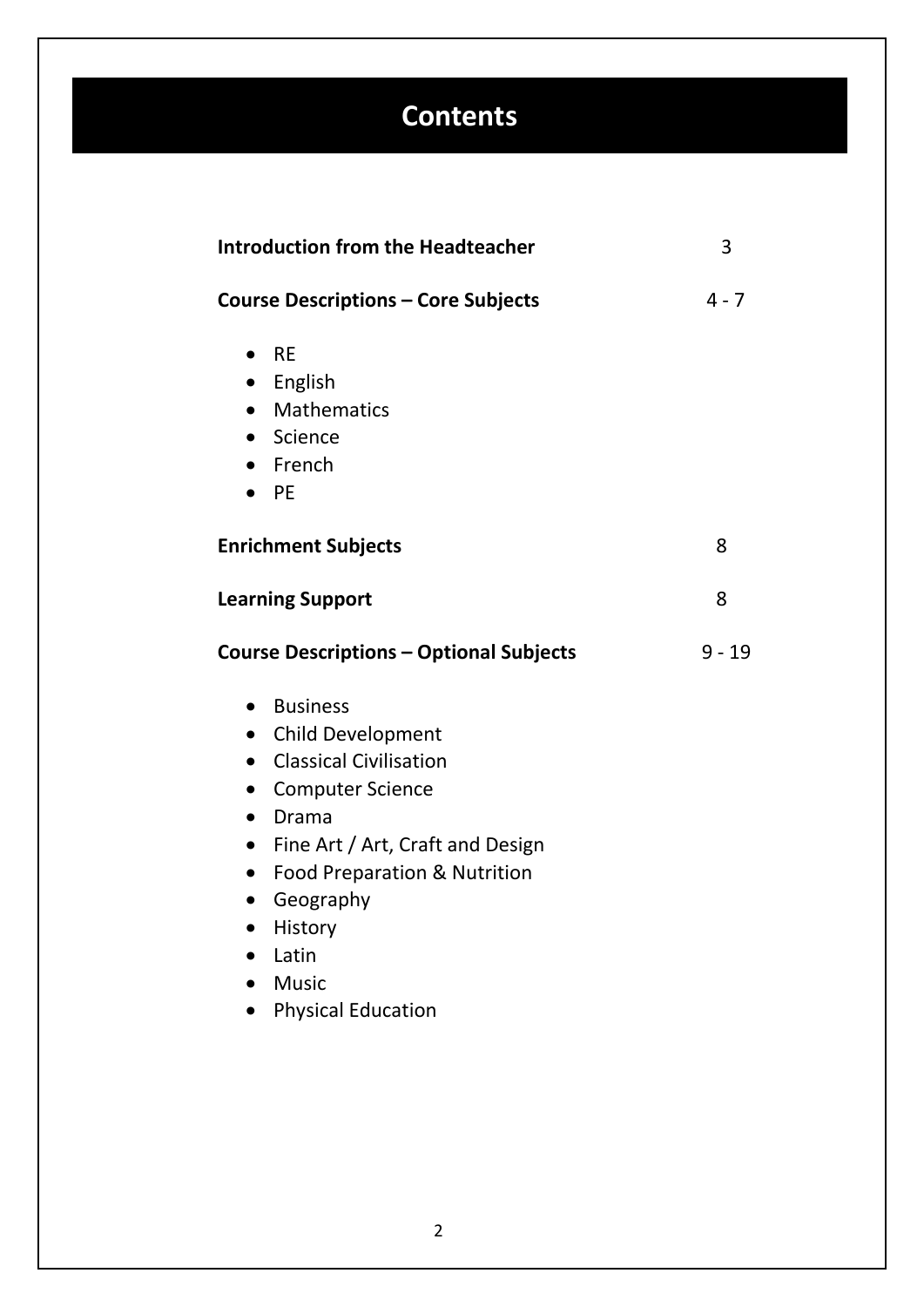## **Introduction**

Our aim at Loreto is to help you achieve your full potential in your studies and in other aspects of school life. You are now approaching a point in your education where you are able to have some choice in the subjects you will study, and we want to help you make confident decision about this.

This booklet provides a brief outline of the subjects we intend to offer in the forthcoming year. Study this information carefully before making any decisions about your future. You might also wish to refer to the subject pages on the school website, which can be accessed via the "curriculum" tab:

**<http://www.loreto.herts.sch.uk/curriculum/>**

If you have not already done so, start to consider what you hope to achieve in the long-term, and focus on what is right for you personally. It is important that you think about your options seriously and seek out all the helpful advice you can.

The decisions you make about your future must be based on what is right for you personally. Therefore if you are not sure what path you want to take, talk to the adults who know you best, and ask them for advice.

**You might also find it helpful to receive some Careers Guidance from Alison Curnow, our Connexions Advisor**. If you would like to make an appointment to see her in school, please let your Form Tutor know.

**Mrs M Lynch Headteacher**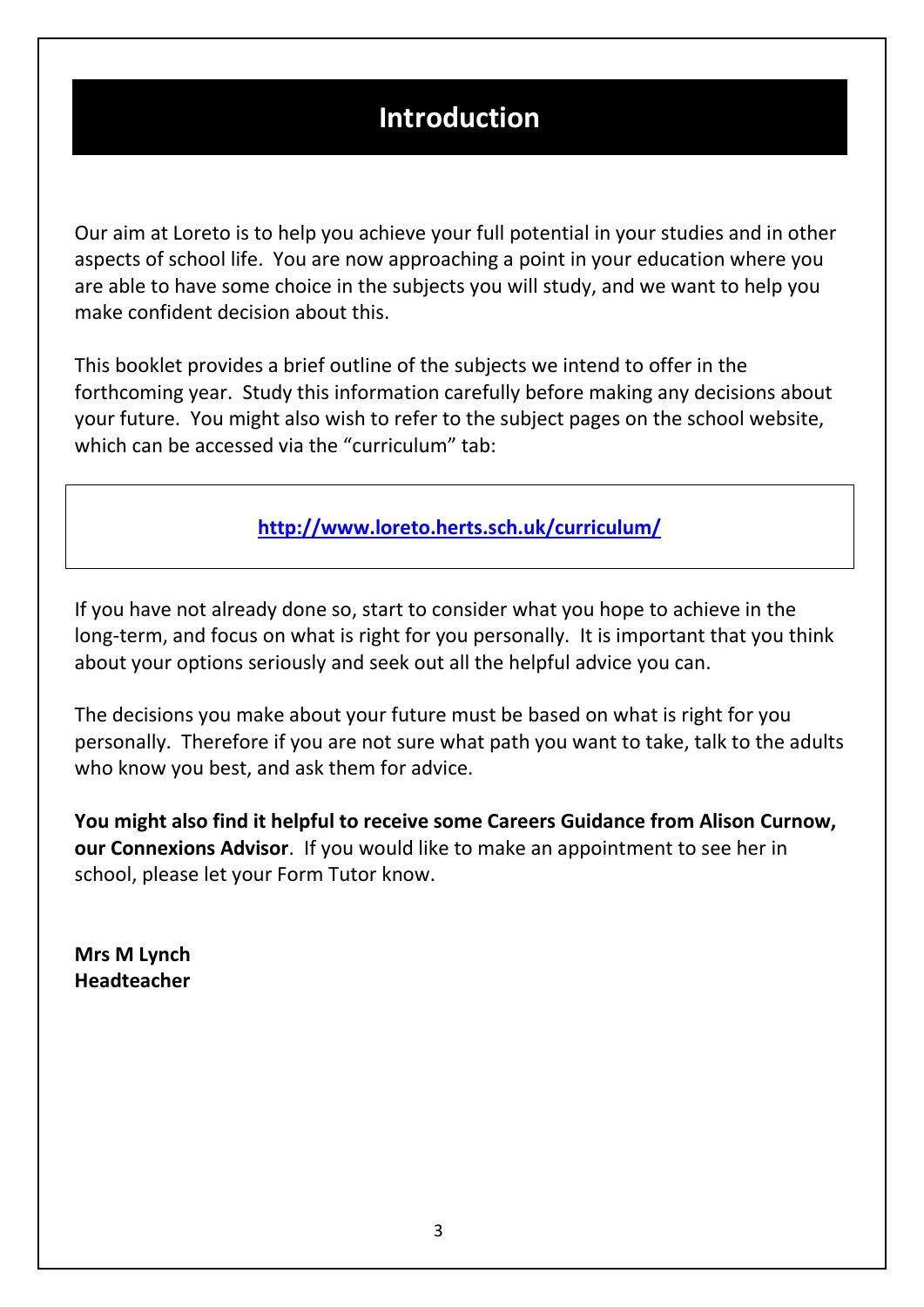#### **RELIGIOUS EDUCATION**

All pupils take Religious Studies for GCSE. We use the AQA specification. The subject is tested by examination at the end of Year 11, which involves two written papers. Half of the course is a detailed study of Catholic Christianity; the other half is split evenly between Ethics and a study of Judaism. As there are no tiered papers everyone will sit the same exam.

In the Catholic Christianity section, you will study topics such as Creation and the Trinity. You will learn about how Catholicism plays a fundamental role in society, and develop valuable, transferable skills for further study.

You will also learn about the foundations of Judaism, the different festivals and rituals celebrated and the important links with Christianity. You will also learn some important Jewish beliefs and how these are lived out by Jews in Britain today.

For the Themes, you will look at Relationships and Human Rights. Within this you will study Catholic teachings on marriage and issues such as equality. You will also look at the role of charity and the importance of loving your neighbour. All of this will be rooted in Church teaching and linked to views from contemporary British society.

*For further information please contact Miss Gilleece.*

#### **ENGLISH**

All pupils take AQA English Language and AQA English Literature. Both subjects are tested by examination at the end of Year 11. English Language and English Literature each involve two papers. In English Language, the pupils explore different ways to read unseen non-fiction and fiction texts, as well as producing their own creative, descriptive and persuasive writing. There is also a separate Spoken Language element which receives a separate accreditation but does not contribute to the overall English Language grade. Literature includes examination on modern drama, a Shakespeare play, a 19th century novel, the AQA Poetry Anthology and unseen poetry response.

*For further information please contact Mrs Harris.*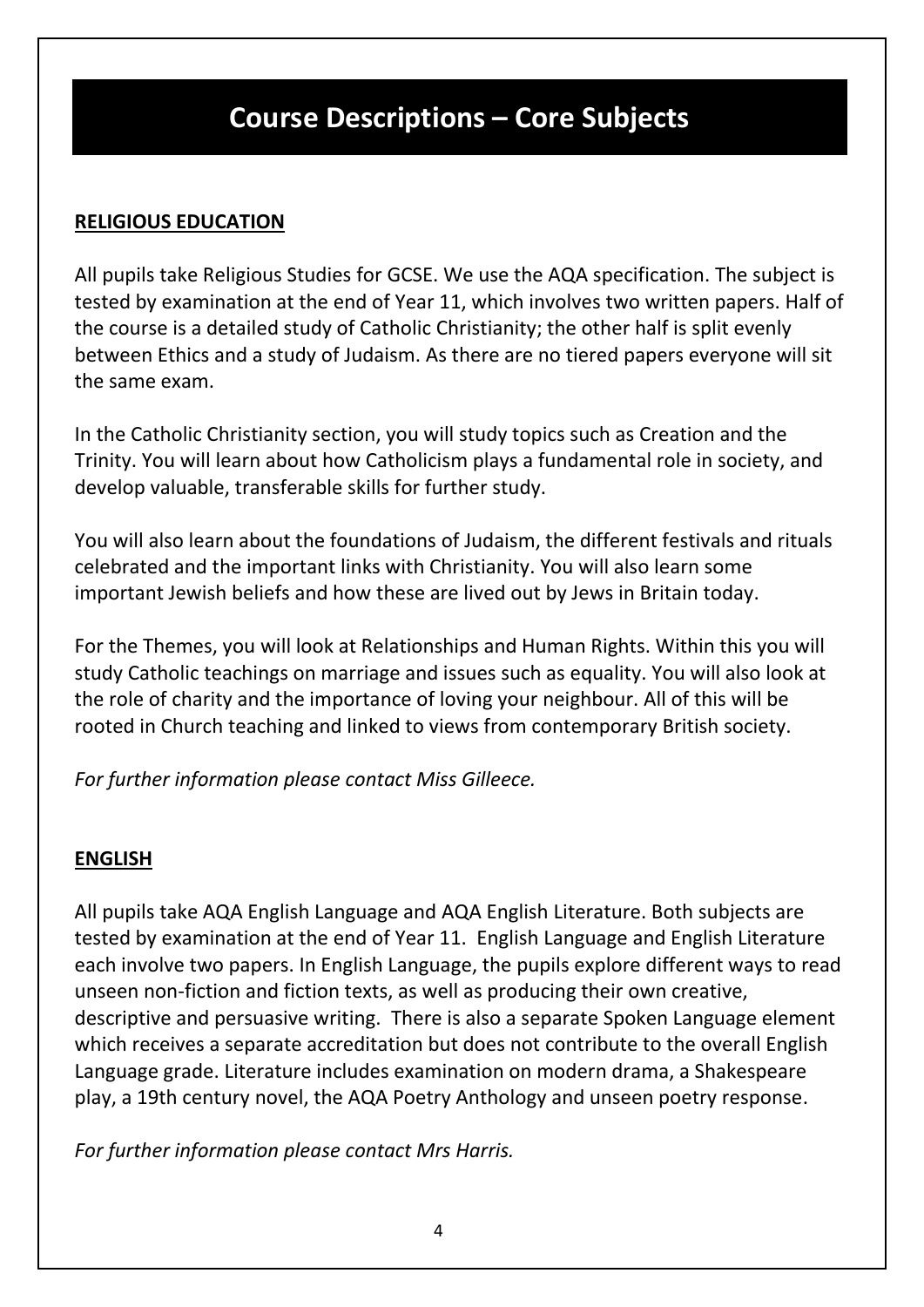#### **MATHEMATICS**

All pupils are prepared for the Edexcel GCSE in Mathematics. They are taught in groups according to their ability. Assessment is based on three written examination papers. The written examination papers consist of one non-calculator paper and two in which efficient use of a calculator is expected. The aims of the course are:

- To be able to use and apply mathematics in practical tasks, solving challenging problems and presenting reasoned arguments.
- To feel confident in the use of numbers, using calculators and computer software appropriately, and developing flexibility in mental methods of calculating and estimation.
- To explore relationships through algebra, and to learn how algebra can be used to model real-life situations.
- To explore shape and space through drawing and practical work, and through the use of computer software.
- To formulate questions that can be investigated using statistical methods of analysis, to gain an appreciation of some of the principles which govern random events, and to examine some of the ways in which representations of data can be misleading or inconclusive.

To be successful in Mathematics, pupils' written work needs to be well organised with all calculations clearly set out. They must continue to bring all their mathematical equipment to lessons, and complete all homework on time. Whilst pupils will be taught efficient use of their calculator, they will be encouraged to use mental calculation as much as possible.

*For further information please contact Mr Burani.*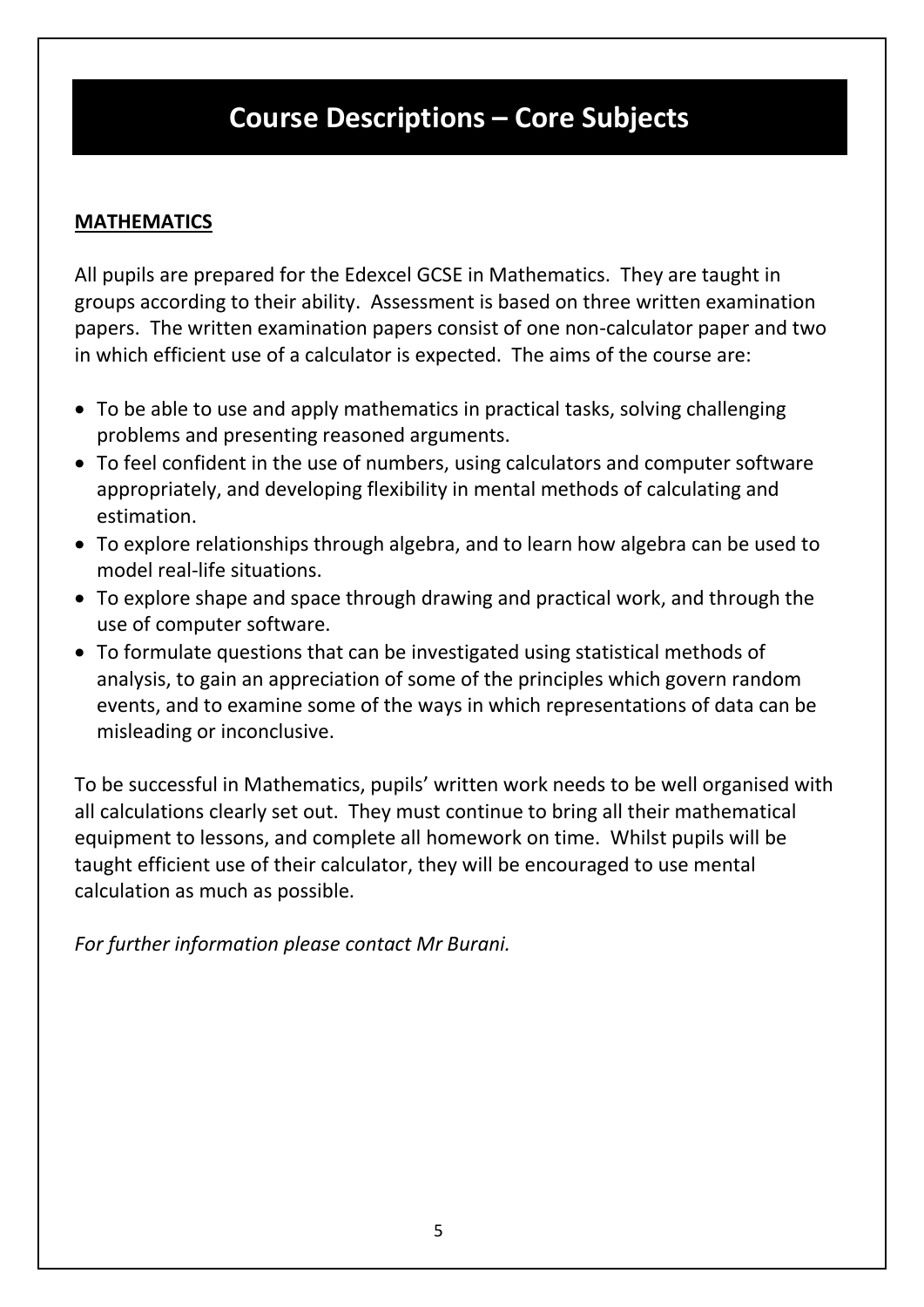#### **SCIENCE**

In Year 10, students have 5 hours of science teaching each week. Most of our students take GCSE Combined Science which incorporates elements of Biology, Chemistry, and Physics, leading to 2 GCSE qualifications. Students who have demonstrated the highest levels of attainment in science to date will take Separate Sciences, attaining 3 GCSEs in Biology, Chemistry, and Physics. Further details of all these courses are provided on the school website.

Sets for Year 10 science will be based on each student's performance and attainment scores throughout Year 9 including their end of year assessment. These sets are regularly reviewed throughout the GCSE course. Our decision on setting is focussed on providing each student with a path to attain the highest quality of grades, rather than the most grades.

*For further information please contact Mr Carter.*

#### **FRENCH**

The language taught in Key Stage 4 is French, which builds on the learning which has taken place in Key Stage 3. The Edexcel specification consists of five themes:

- 1: Identity and culture
- 2: Local area, holiday and travel;
- 3: School
- 4: Future aspirations, study and work
- 5: International and global dimension

The four main skills will be examined: speaking, listening, reading and writing.

#### **What are the aims of the course?**

To understand, communicate and be able to converse in French, and to learn about the culture of our European neighbours. Having a GCSE in French will be advantageous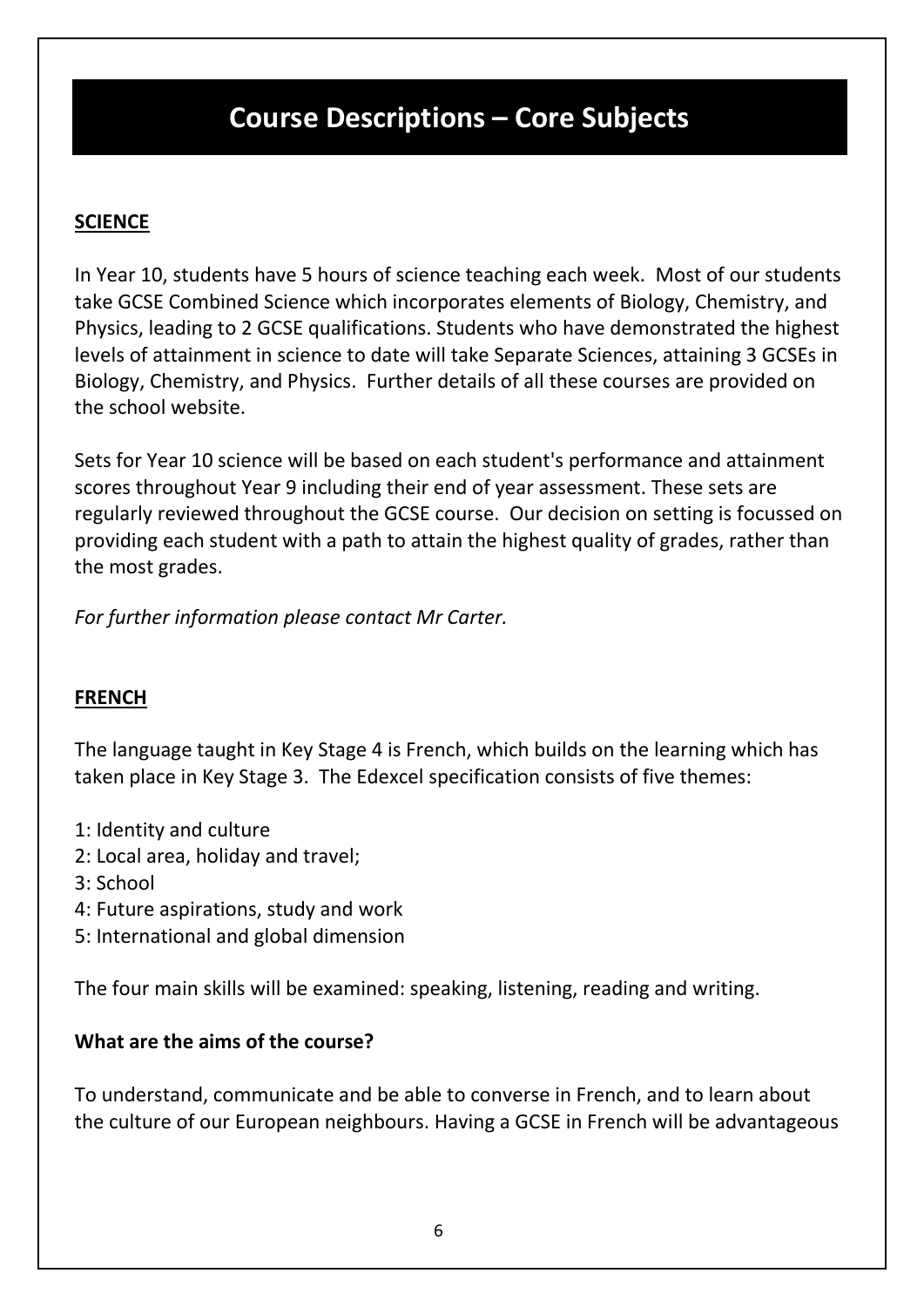on a C.V. It will be of benefit to those interested in careers in travel, management, teaching, law, business, I.T, media and advertising.

#### **What sort of work will you be doing?**

A variety: on your own, in pairs and in groups, using ICT, CDs, DVDs and authentic materials to practise the various skills. It is essential to have a dictionary. In order to enhance your skills, it is also essential to read and listen to as much of the language as you can, using online resources as advised. Grammar has become an integral part of the new GCSE curriculum.

#### **Assessment**

You will be assessed in all the four skills at the end of Year 11. Each skill will be worth 25% of the total marks available. The new examination has increased emphasis on the culture and identities of the countries and communities where the language is spoken and on an introduction to literary texts. There will also be a requirement to translate from and into the foreign language.

*For further information please contact Mrs Fitzsimons.*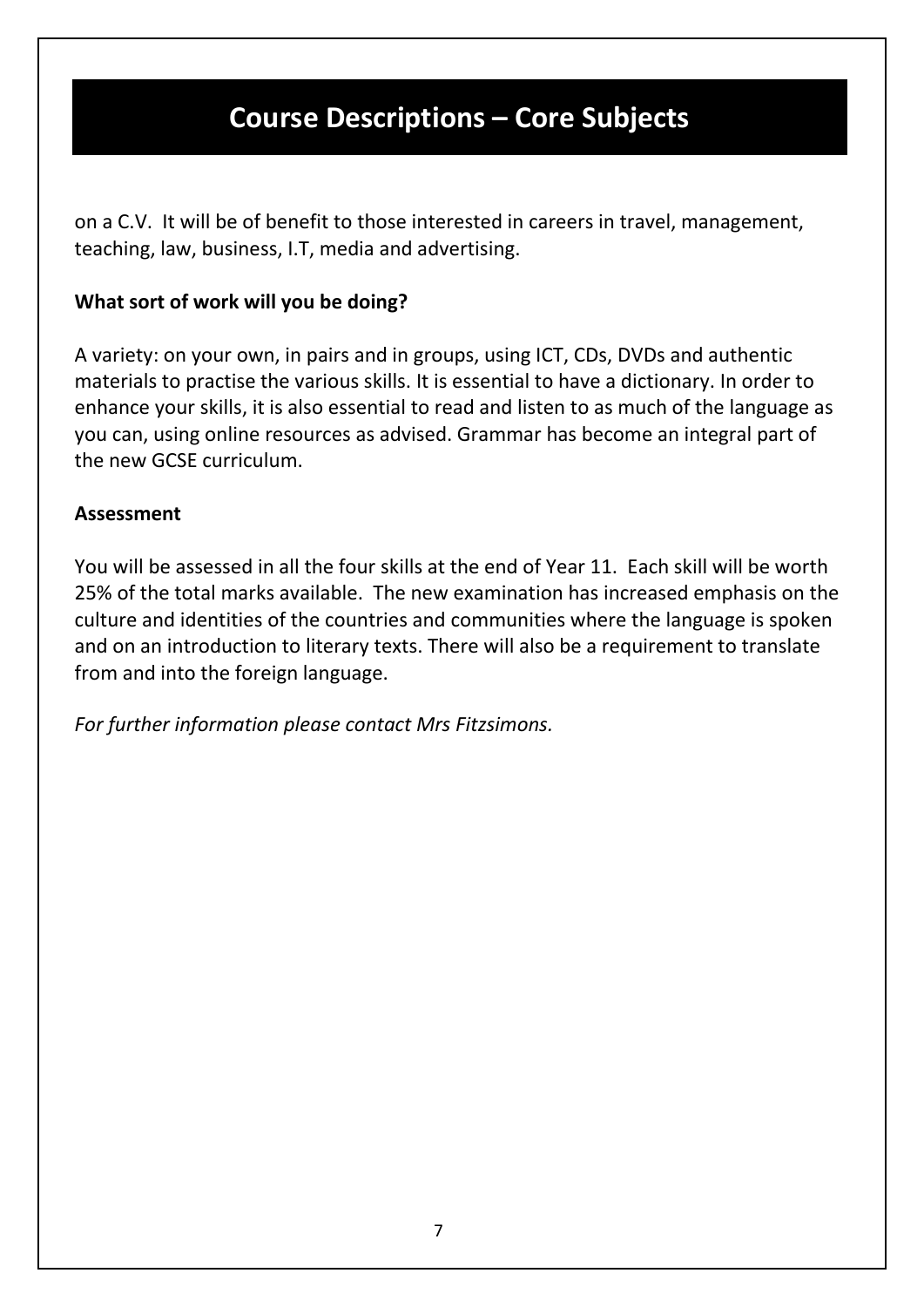## **Enrichment Subjects**

As part of the Key Stage 4 curriculum all students will also follow a course in Physical Education and in Careers Education

#### **PHYSICAL EDUCATION**

The Upper School programme aims to prepare pupils for their future involvement in sport, and to promote the benefits of fitness and a healthy balanced lifestyle. They will follow a health-related exercise programmes as well as continuing with games and athletic activities. Emphasis will be on participation as well as organisational, officiating skills and personal performance. Students will also explore the facilities available to them for sport in their community.

#### **PERSONAL, SOCIAL AND HEALTH EDUCATION (PSHE)**

In Key Stage 4 this course includes sessions on study skills, setting goals and careers education. You will also discuss issues such as mental health, stress, well-being and self-esteem. Safe relationships, sexual health, drugs, money management and cyber security are also covered. Students will be helped to assess their personal strengths and to identify interests in relation to their future.

In Year 11 all students have an interview with the school leadership team to help them track their progress and to explore Post-16 options. In Year 11 students will be invited to our Sixth Form Open Evening and will also be given access to impartial advice and guidance about other options open to them

## **Learning Support**

Curriculum Support lessons are offered to students with recognised learning needs. These lessons are undertaken in place of studying French. Students cannot apply for this course - their families will be contacted by the Learning Support Department or Mr Hayes, if we feel that this is the best way forward for them.

In Year 10, students receive one extra Maths and English lesson to help to support their literacy and numeracy skills. In Year 11 students continue with the extra Maths and English lesson and we add an extra Science lesson.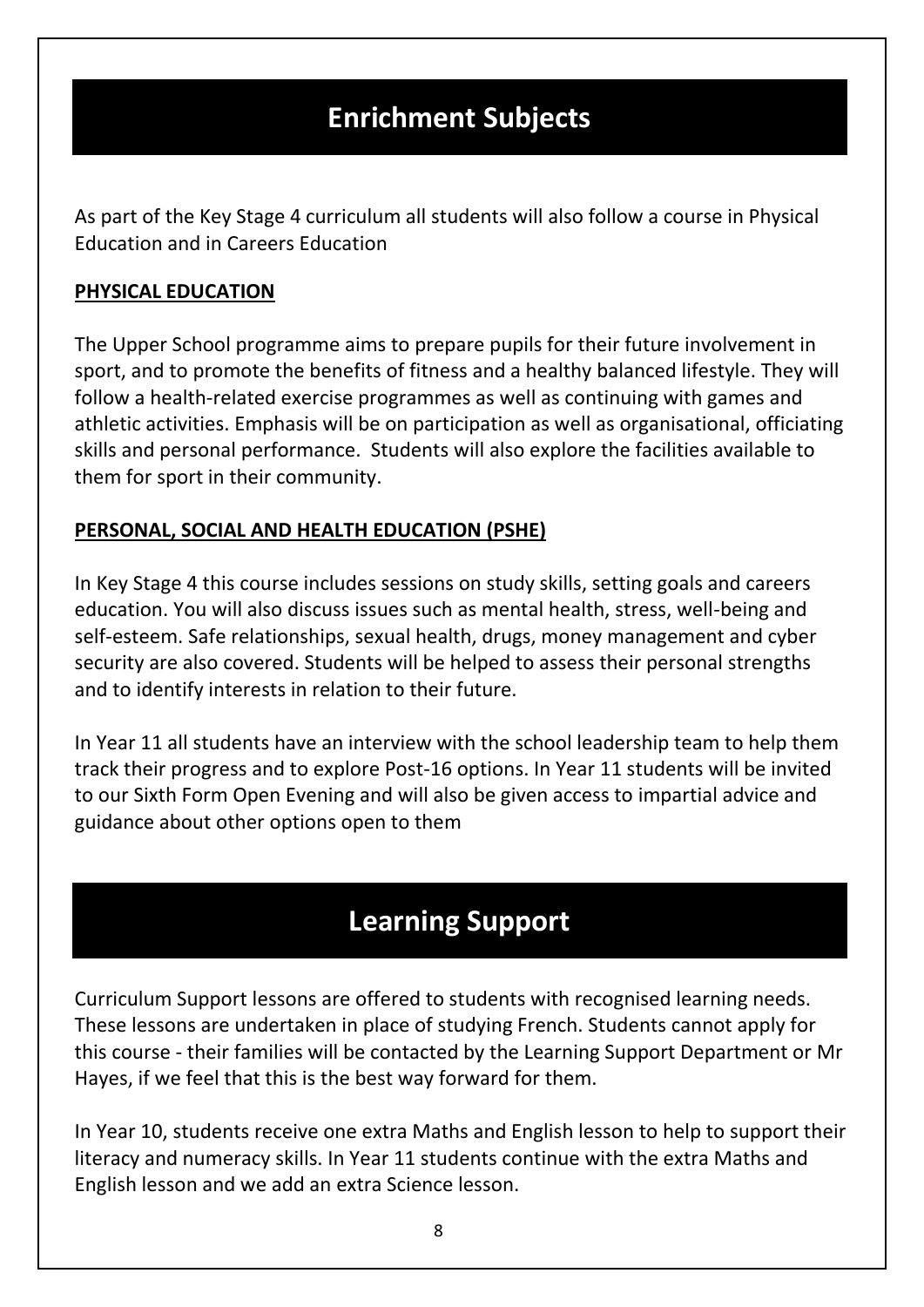**(Choose 3)**

The majority of students will choose 3\* optional subjects.

\* A group of students will take 2 optional subjects and be offered a vocational subject (this will be discussed with individual students).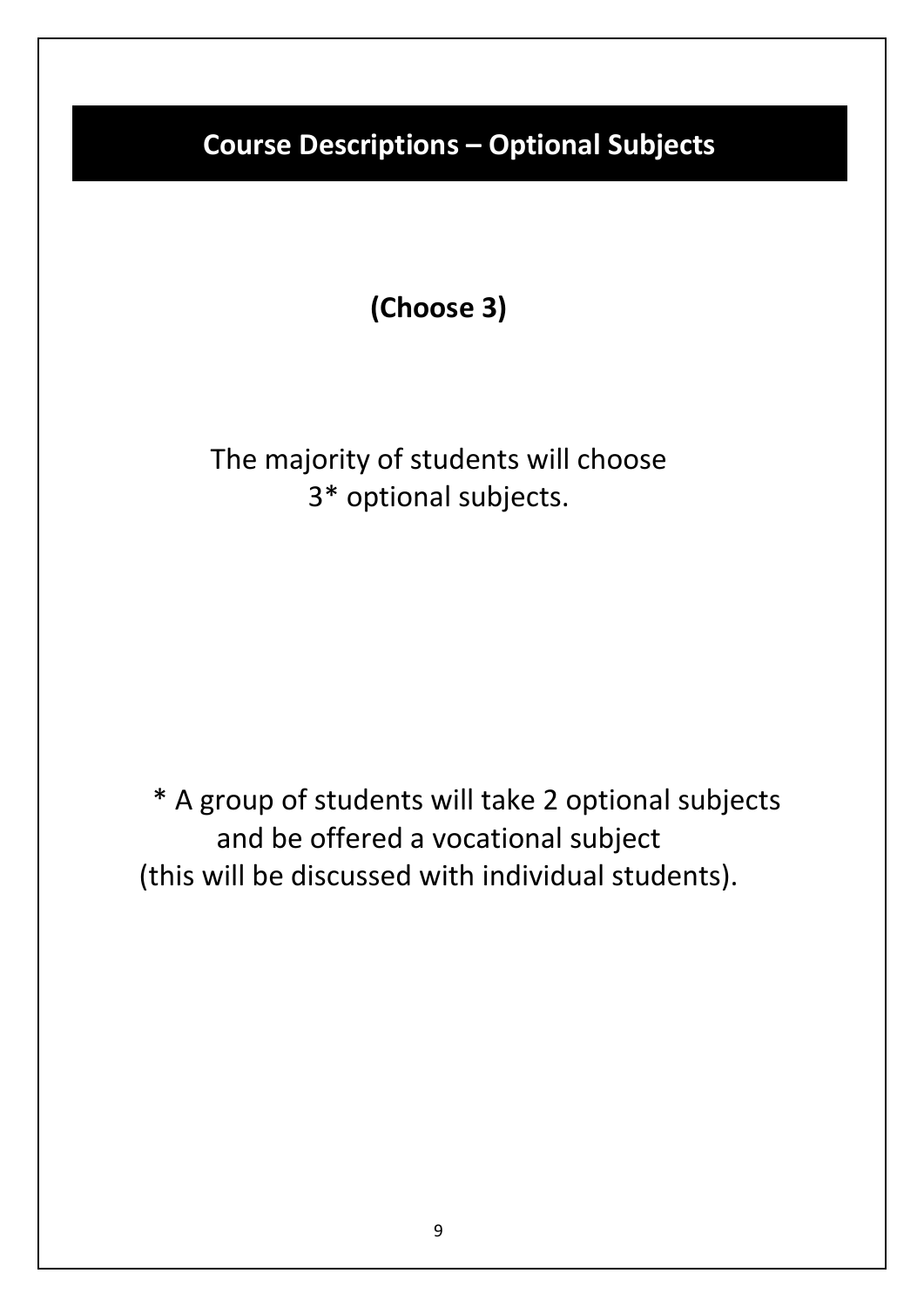#### **BUSINESS**

Students will study the AQA GCSE Business qualification which is ideal for students who wish to explore real business issues and understand how businesses work. The units provide opportunities to explore theories and concepts in the most relevant way, through the context of events in the business and economic world. Students will develop knowledge and understanding of areas such as internal and external influences on business, business operations, human resources, marketing and finance. The knowledge and skills gained from this qualification will provide a firm foundation for the further study of business.

Assessment will be two written exams sat at the end of Year 11; each is worth 50% and is 1 hour and 45 minutes in length:

- Paper 1: Influences of operations and HRM on business activity
- Paper 2: Influences of marketing and finance on business activity

*For further information please contact Mr Doherty*

#### **CHILD DEVELOPMENT**

#### **Cambridge National in Child Development, Level 1/2 Pupils study three units over two years.**

In the first unit pupils will learn about the importance of pre-conception health and how to create a safe environment for children from birth to five years. This will be assessed by an exam.

In the second unit they will investigate and choose equipment that is both suitable and safe for children as well as their nutrition and dietary needs.

In the third unit pupils learn the expected developmental norms for children from one to five years. They will also learn the importance of creating plans and providing different play activities to support children in their development.

Units two and three are assessed by coursework.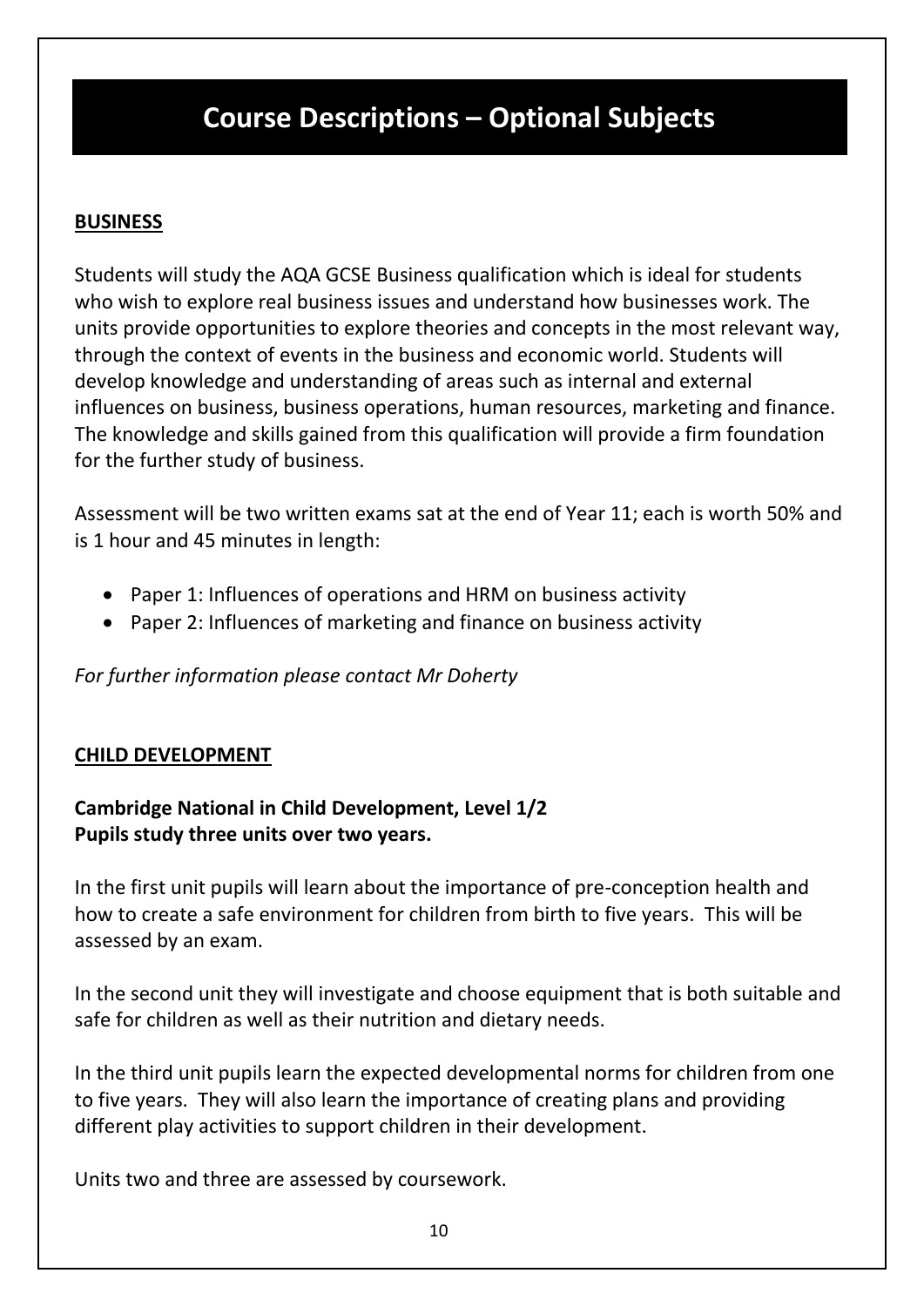This course is ideal for pupils who would like to progress to higher level vocational courses.

*Please see Mrs Caulfield if you are considering choosing this course as one of your options.*

#### **CLASSICAL CIVILISATION**

This subject is available to all students, including those who studied Latin in Years 8 & 9. It focuses on the social history and literature of the Greeks and Romans, but does not involve the study of their languages. As well as featuring the variety of approaches to learning which students will already be familiar with in the Classics department, this course also provides several opportunities to develop confidence in responding to exam-style questions.

You will study these two components and be assessed in both:

- Component 1: Thematic Study Myth and Religion – 1 hour 30 minutes exam This includes topics such as the Greek and Roman Gods, Hercules, the foundation of Rome and Athens, death and burial customs and many more.
- Component 2: Literature and Culture Roman City Life – 1 hour 30 minutes exam This includes topics such as Roman housing, education, gladiators, chariot racing and literature that comments on society.

Each component counts towards 50% of the final mark. All assessments take place in Year 11.

*For further information please contact Miss Vamplew.*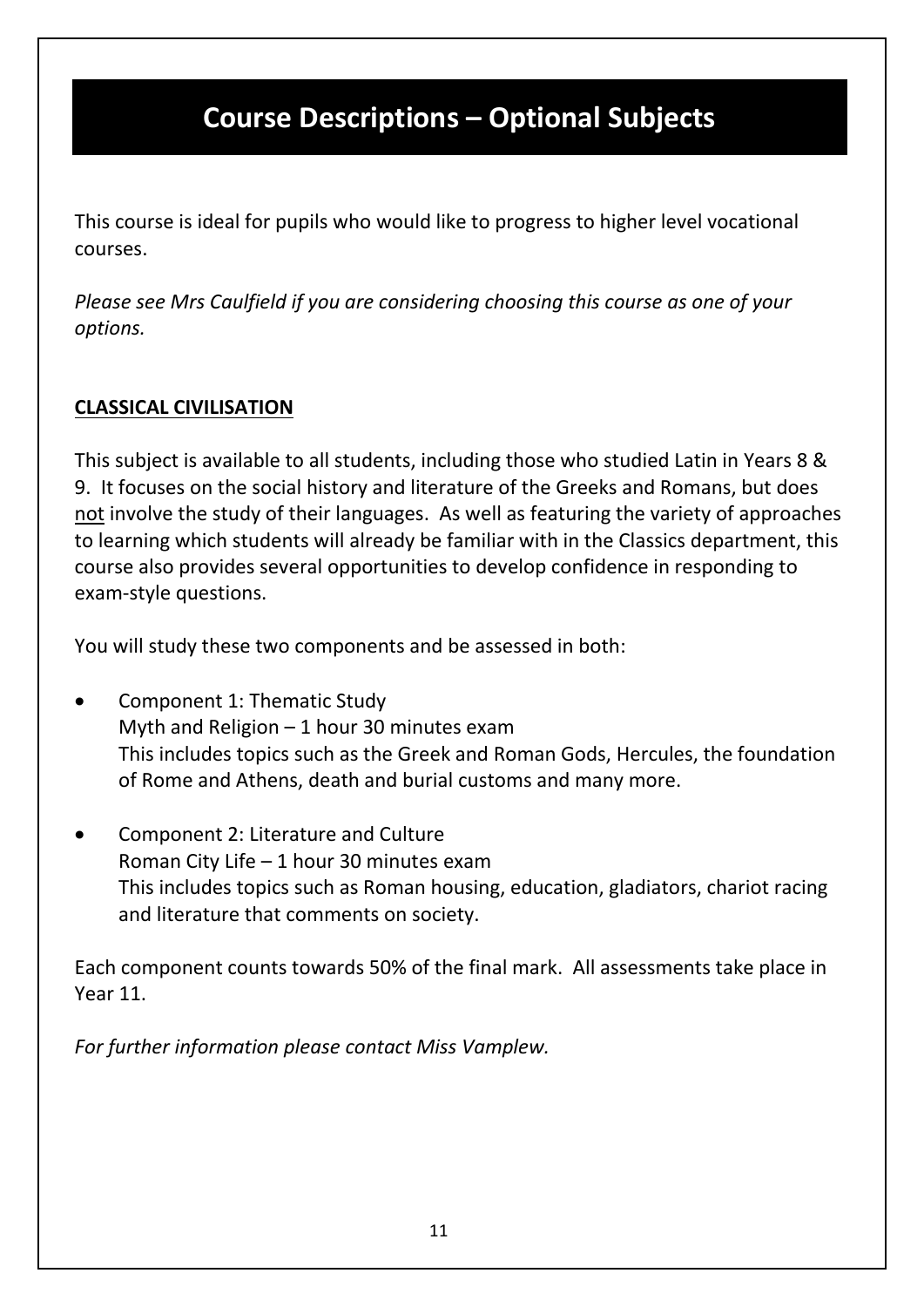#### **COMPUTER SCIENCE**

Students will study OCR GCSE in Computer Science where they will be able to develop a deep understanding of problem solving and experience in creating logical and efficient solutions, as well as gain a good grounding in mainstream computing theory and understanding. Computer Science is a very practical subject – students will be able to use the knowledge and skills they learn in the classroom on real-world problems. It's also a highly creative subject that calls on learners to be inventive.

Assessment for the qualification includes two written papers. These are sat at the end of Year 11.

#### Component 1: Computer Systems

This is a written examination which is 1 hour and 30 minutes in length and is worth 50% of the qualification.

Component 2: Computational Thinking, Algorithms and Programming This is a written examination which is 1 hour and 30 minutes in length and is worth 50% of the qualification.

*For further information please contact Mr Fryer.*

#### **DRAMA**

#### **Course Content**

Students follow the AQA specification. This includes practical skills in Drama, exploration of social, historical and cultural influences, investigation of plays and other styles of dramatic presentation.

#### **What is Drama G.C.S.E. about?**

The course is mainly concerned with the components that go into making Drama. It covers a range of dramatic styles and influences and looks at the ways in which Drama can be used to express and explore ideas.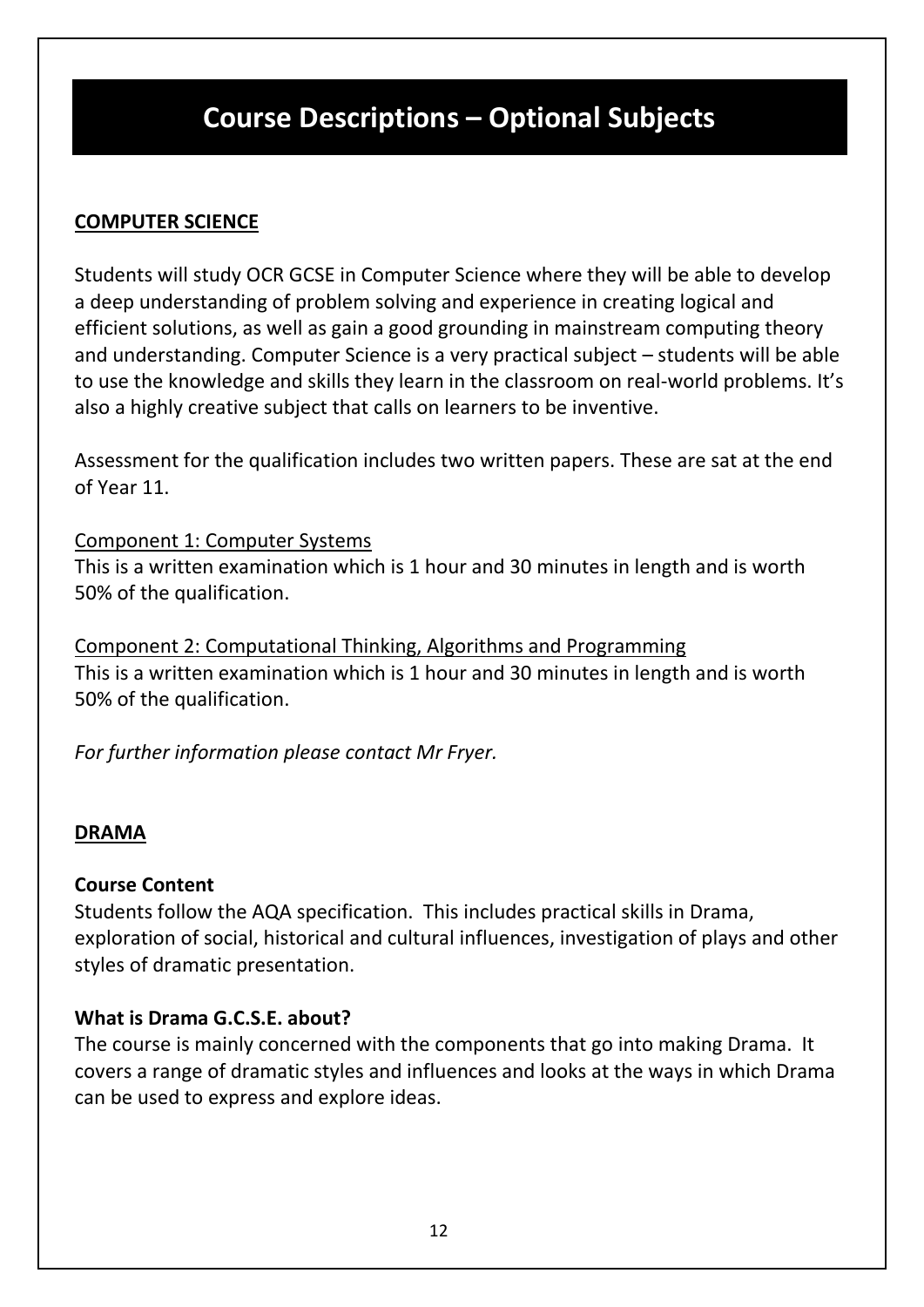#### **Assessment**

The course is comprised of three components:

Component 1 is a written paper, you will sit at the end of Year 11. You will be assessed on your knowledge of theatre roles, subject terminology; your interpretation of the set text and ability to analyse and evaluate live theatre. This constitutes 40% of your GCSE.

Component 2 focuses on your ability to devise and evaluate theatre. You will be assessed on your performance skills, with a maximum of 20 marks awarded. In addition, you will produce a devising log, reflecting on the rehearsal process and evaluating your group's performance and individual contribution.

This is worth 60 marks. Component 2 constitutes 30% of your GCSE.

Component 3 is entirely practical. You perform an extract from a play. You will be assessed on your performance skills and ability to adopt a particular performance style, thus fulfilling playwright's artistic intentions. This will contribute towards 30% of your final GCSE grade.

#### **Do I need experience in Drama to take this option?**

There is no need for you to have studied Drama previously. Commitment and enthusiasm are essential and you should be prepared to give up some of your own time for additional group rehearsals. You must also be prepared to take advantage of the opportunities offered to see productions both locally and in London.

*For further information please contact Mrs Ireland.*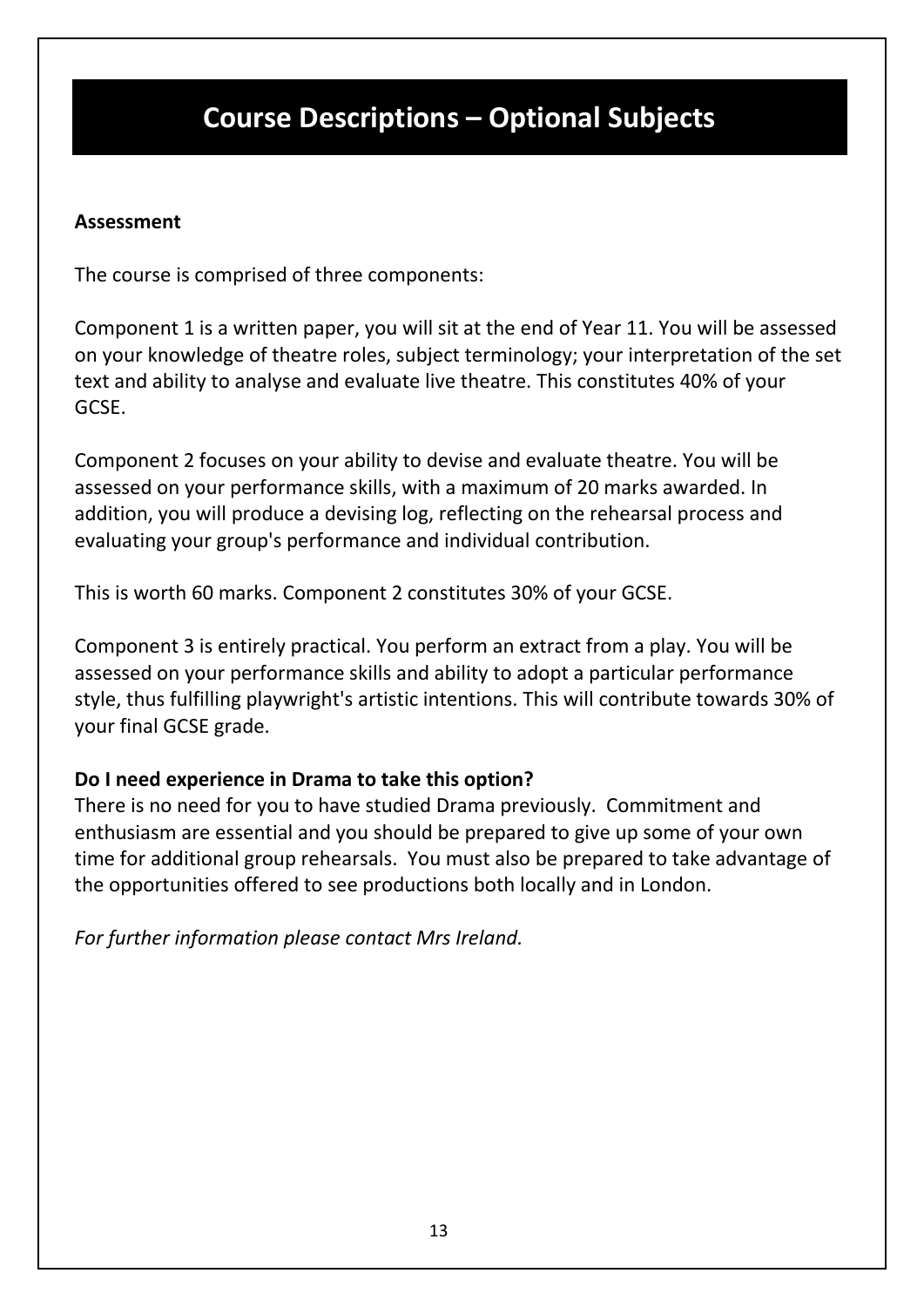#### **FINE ART AND ART, CRAFT & DESIGN**

These 2 separate GCSEs are different endorsements from the same Edexcel specification; therefore you must opt for one or the other. Both courses follow exactly the same structure and are designed to encourage self-expression and creativity through a number of individual projects. Students are given the opportunity to work on their own lines of enquiry and to develop strong independent learning skills that are essential for higher education in any subject. Assessment is through coursework (60%) and a final practical exam (40%).

Students will use a wide range of media and processes on both courses; the Fine Art students will focus more on traditional techniques such as drawing, painting and printmaking, whereas Art Craft and Design students will also cover these in the first term, alongside ceramics, a range of stitched textile processes and RM techniques, including computer aided design, pyrography and precious metal clay. All students will partake in a trip to Childwickbury Art Fair at the end of Year 10, giving them the opportunity to talk to professional artists working across a wide range of disciplines and observe the standard and diversity of products on offer.

Students choosing GCSE Fine Art or Art, Craft & Design should be enthusiastic about the subject, keen to explore their own creativity and willing to try new things!

*For further information please contact Miss Cooke.*

#### **FOOD PREPARATION AND NUTRITION**

GCSE Food Preparation and Nutrition is an exciting and challenging course which focuses on practical cooking skills to ensure students develop a thorough understanding of nutrition, food provenance and the working characteristics of food materials. The course encourages practical cookery skills but also gives students a strong understanding of nutrition and the science behind cooking processes.

It encourages learners to cook, enables them to make informed decisions about food and nutrition and allows them to acquire knowledge in order to be able to feed themselves and others affordably and nutritiously, now and later in life.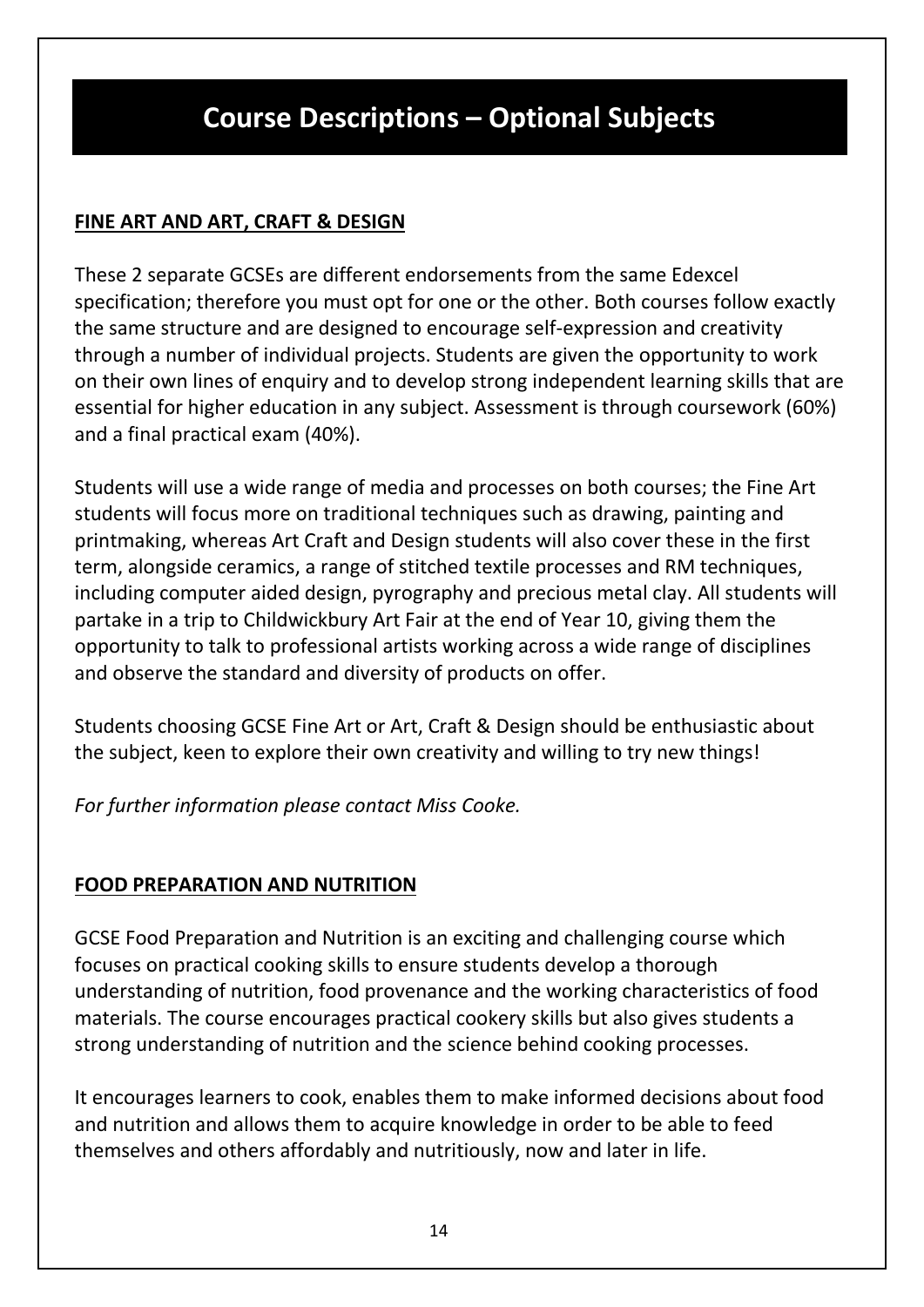The main core topics include food, nutrition and health, science, safety, choice and provenance. Assessment: 50% written paper, 50% practical and investigation. The course qualifies students to go on to further study, or embark on an apprenticeship or full time career in the catering or food industries.

*For further information please contact Miss Cooke.*

#### **GEOGRAPHY**

The Geography GCSE course is an exciting and relevant course which studies both human and physical themes. It allows students to investigate the link between the two themes, and approach and examine the battles between the man-made and natural worlds.

Students will travel the world from their classroom, exploring case studies in the United Kingdom, Higher Income Countries, Newly Emerging Economies and Lower Income Countries. Topics of study are broad, varied and most importantly relevant to the world today and the challenges the future of our planet faces; from climate change to global shifts in economic power and the challenge of sustainable resource use. Students are encouraged to understand their role in society, by considering different viewpoints, values and attitudes.

#### **Living with the Physical Environment**

This unit explores:

- Natural hazards including earthquakes, volcanoes and hurricanes.
- Extreme weather in the UK.
- Climate change.
- Physical landscapes including Rivers and Coasts.
- The living world including Tropical Rainforests and Cold Environments such as The Arctic and Antarctica.

#### **Challenges of the Human Environment**

This unit explores: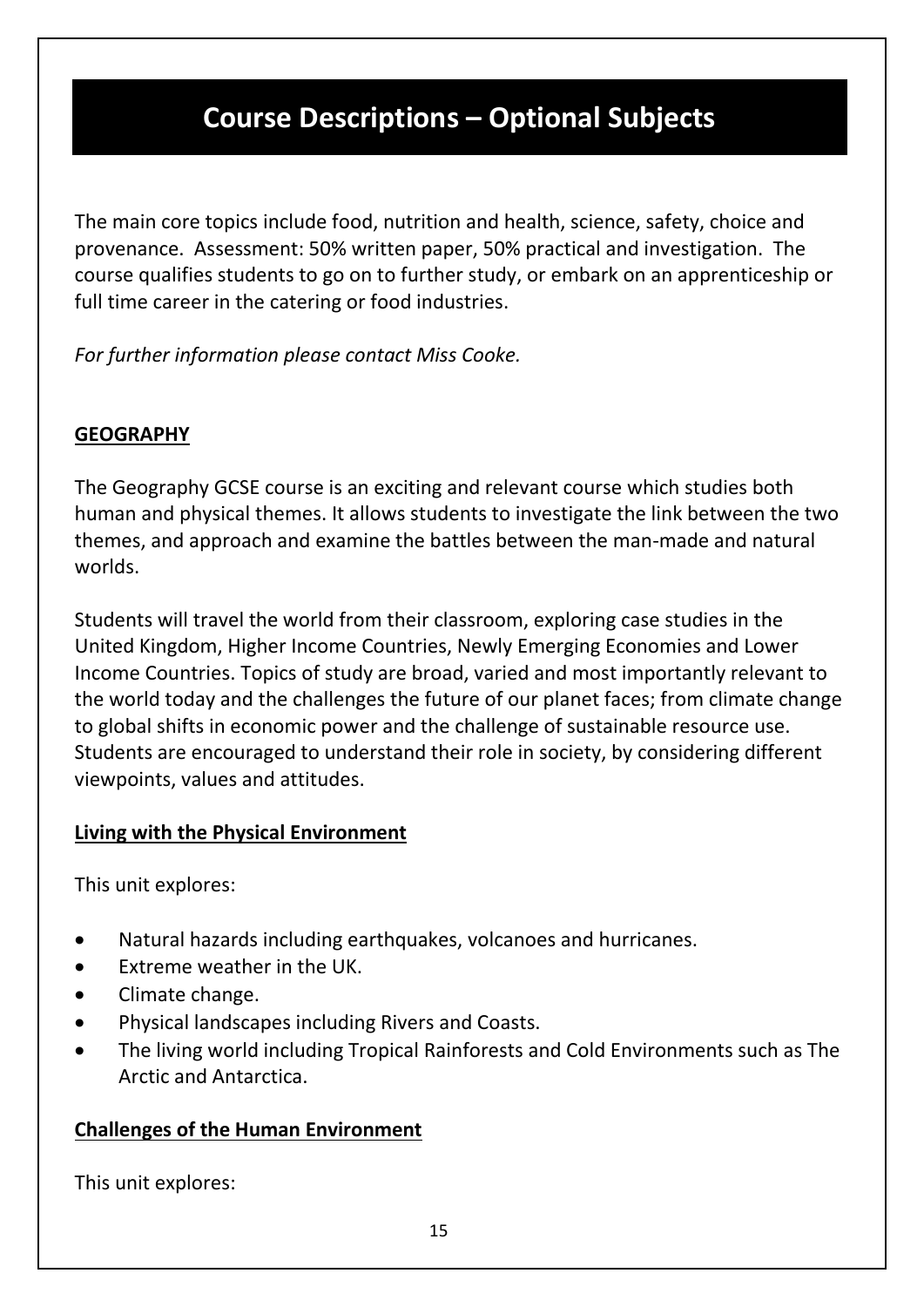- Urban issues and challenges faced by Rio de Janeiro and London.
- The changing economic world including ways to reduce the development gap and the changing economies of Nigeria and the UK.
- Resource management and the problems of managing food, water or energy, with a particular focus on energy.

#### **Fieldwork**

Pupils will undertake 2 pieces of fieldwork during the course, one based on urban areas and one on coastal areas.

*For further information please contact Mrs Mason-Clark.*

#### **HISTORY**

Students will follow the new GCSE History syllabus. This course covers the major world events of the twentieth century and some of the great changes that took place in British society.

Students must study the content of two Papers. Paper 1 and 2 are both assessed in exams at the end of Year 11. There is **no coursework or Controlled Assessment.**

#### **Paper 1: Understanding the modern world**

This Paper helps students understand key developments and events in modern world history.

- *America 1920-1973: Opportunity and inequality*
- *Conflict between East and West, 1945-1972*

#### **Paper 2: Shaping the nation**

This Paper enables students to understand key developments and events in the history of Britain.

- *Britain: Health and the people c1000 to the present day*
- *Elizabethan England, c1568-1603 (this includes a Depth Study of an historic site connected to Elizabethan England)*

*For further information please contact Mr Hough.*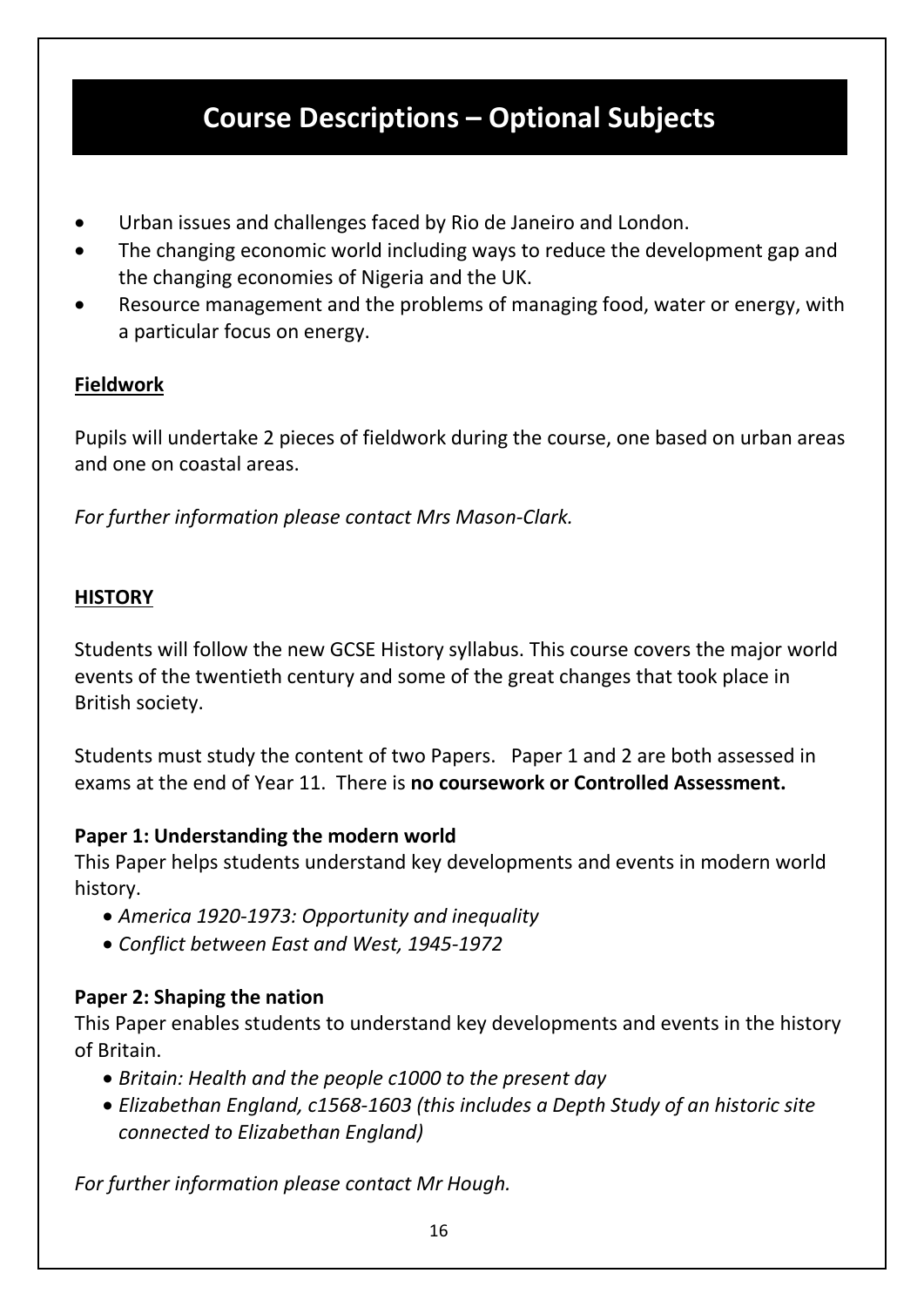#### **LATIN**

This subject is only available to pupils who have studied Latin in Year 9. Next year you will continue to use the Cambridge Latin Course, following the fortunes of Quintus and Salvius, and meeting new characters too. These stories are used to introduce new language features, and by the end of Year 10 you will be ready to study genuine Latin passages such as poems, stories and letters, all written around 2,000 years ago by some of the greatest Roman authors; for instance, you will be able to learn about the trials and tribulations of a man called Aeneas, as he seeks a new destiny after the Trojan War.

So that you will fully understand the culture that produced this literature, you will also continue to study some aspects of Roman life, learning about topics such as science and medicine, Roman Britain, the Roman Army, and the city of Rome.

You will sit three exams at the end of Y11:

- Latin Language  $-1$  hour 30 minutes, worth 50% of the final mark
- Prose Literature  $-1$  hour, worth 25% of the final mark
- Latin Verse Literature 1 hour, worth 25% of the final mark

*For further information please contact Miss Vamplew.*

#### **MUSIC**

#### **Course Content**

We follow the Edexcel specification. This covers the musical skills of performing, composing and listening.

#### **Assessment**

The course is divided into 3 papers, with 60% of the course being teacher assessed and 40% marked externally.

**Paper 1** is worth 30% and is based on performing skills.

**Paper 2** is worth 30% and is based on composing skills.

**Paper 3** is worth 40% and is a Written Listening exam which is taught by exploring various topics ranging from *Wicked's Defying Gravity* to the *Theme from Star Wars* to *Beethoven.*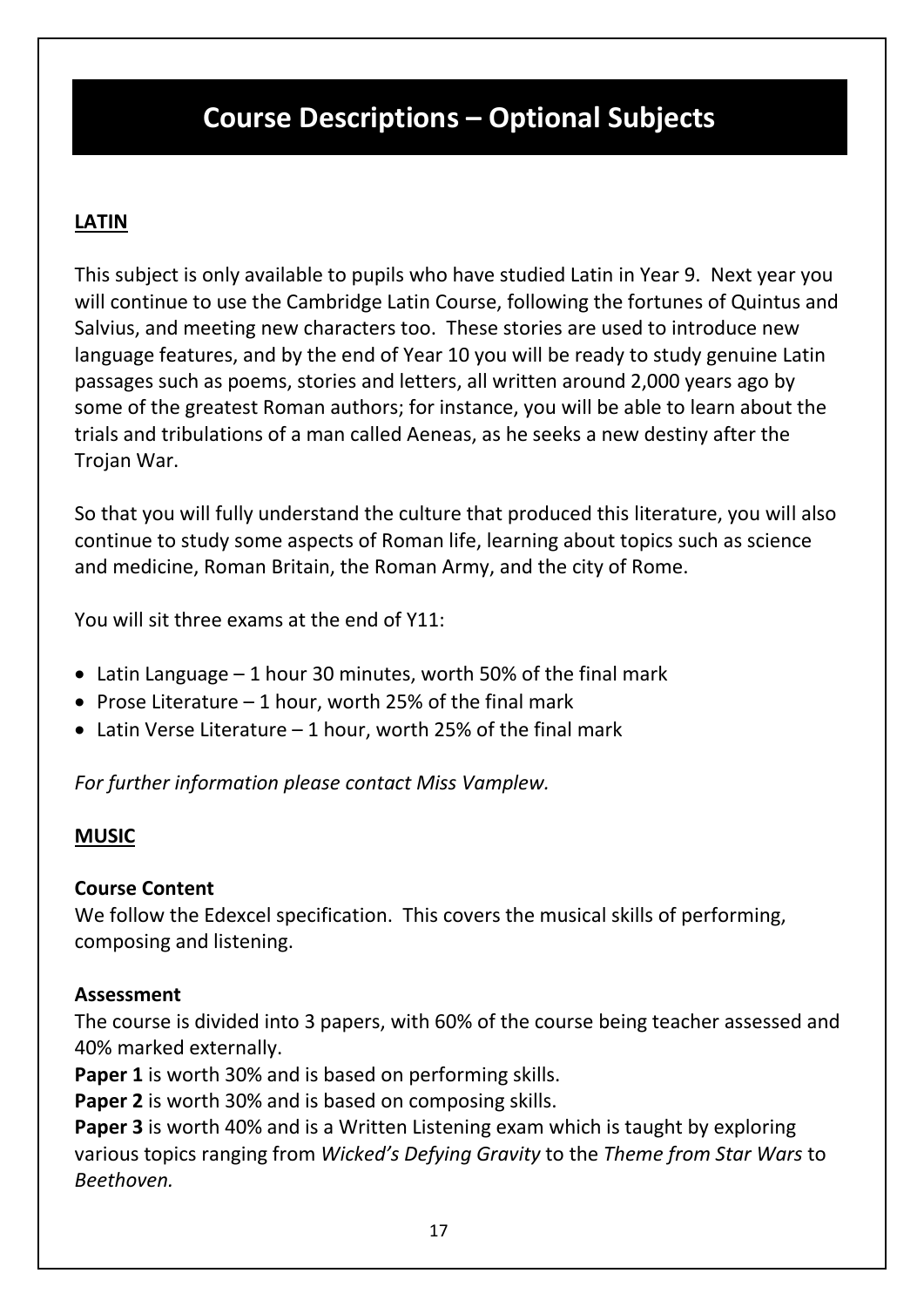#### **Would I enjoy G.C.S.E. Music?**

If you have a genuine interest and passion for music and like to compose and/or perform then this course is right for you. Music GCSE is a varied course and allows everyone to play to their strengths and enjoy being creative in lesson time. However, although music is an enjoyable subject you must work consistently hard to achieve a good result. We also do expect anyone that takes music GCSE to participate in one of our extra-curricular activities.

#### **What could I do next with G.C.S.E. Music?**

Having music as a GCSE will naturally be a fantastic preparation for further musical study such as Music a level, however it can just be taken for its own sake as it demonstrates that you have developed good creative thinking skills and performance skills. With music at GCSE you can go into any career, but it does particularly lead into music careers like, Music publishing, Record production, Music management, Sound engineering, Music therapy, teaching and wider media jobs.

*For further information please contact Mrs Carter.*

#### **PHYSICAL EDUCATION**

We will be following the OCR course which is delivered through both practical and theoretical lessons. GCSE Physical Education can help your learning in other subjects, increase teamwork and leadership skills, keep you active and is desirable in many career options, for example: **Physiotherapy, Sports Psychology, Teaching, Sports Ergonomics, Sports Journalism, Personal Trainer, Sports and Leisure Industry, Tourism Industry, Events Management, National Governing Bodies and Sports Councils e.g. Sport England.**

Do you already take part in competitive sport outside of school or in school?

Do you want to find out more about how the body moves and how it allows you to take part in physical activity or sport?

Are you interested in knowing more about the psychological and sociocultural impacts on sports performance?